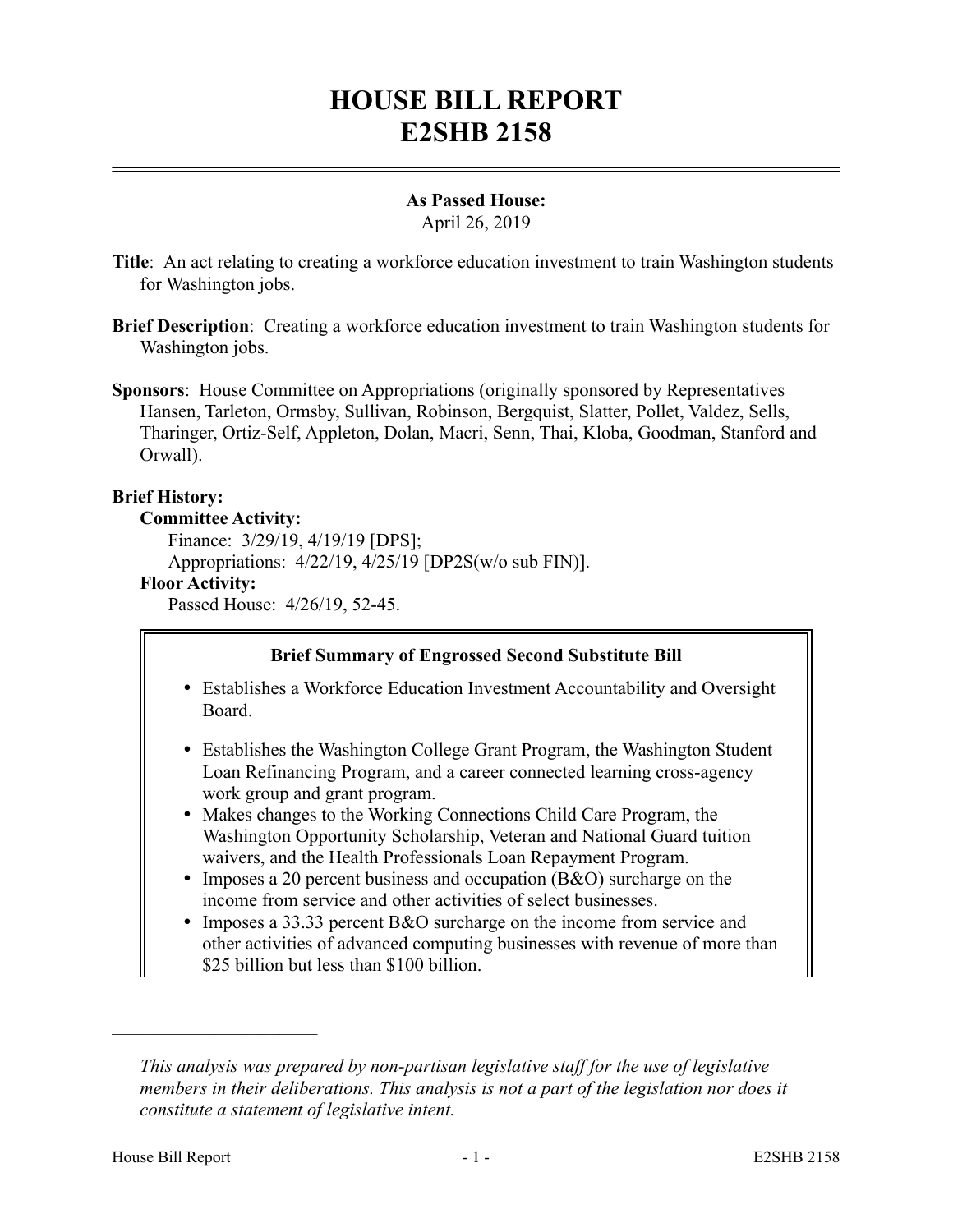- Imposes a 66.66 percent B&O surcharge on the income from service and other activities of advanced computing businesses with revenue of more than \$100 billion.
- Establishes a Workforce Education Investment Account.
- Makes biennial operating budget appropriations for the 2019-21 biennium.

# **HOUSE COMMITTEE ON FINANCE**

**Majority Report**: The substitute bill be substituted therefor and the substitute bill do pass. Signed by 9 members: Representatives Tarleton, Chair; Walen, Vice Chair; Chapman, Frame, Macri, Morris, Orwall, Springer and Wylie.

**Minority Report**: Do not pass. Signed by 4 members: Representatives Orcutt, Ranking Minority Member; Young, Assistant Ranking Minority Member; Stokesbary and Vick.

**Staff**: Rachelle Harris (786-7137) and Megan Mulvihill (786-7304).

## **HOUSE COMMITTEE ON APPROPRIATIONS**

**Majority Report**: The second substitute bill be substituted therefor and the second substitute bill do pass and do not pass the substitute bill by Committee on Finance. Signed by 19 members: Representatives Ormsby, Chair; Bergquist, 2nd Vice Chair; Robinson, 1st Vice Chair; Cody, Dolan, Fitzgibbon, Hansen, Hudgins, Jinkins, Macri, Pettigrew, Pollet, Ryu, Senn, Springer, Stanford, Sullivan, Tarleton and Tharinger.

**Minority Report**: Do not pass. Signed by 13 members: Representatives Stokesbary, Ranking Minority Member; MacEwen, Assistant Ranking Minority Member; Rude, Assistant Ranking Minority Member; Caldier, Chandler, Hoff, Kraft, Mosbrucker, Schmick, Steele, Sutherland, Volz and Ybarra.

**Staff**: Zane Potter (786-7349).

## **Background**:

#### State Need Grant.

The State Need Grant (SNG) is the state's largest financial aid program administered by the Washington Student Achievement Council (WSAC). Resident students enrolled at a participating higher education institution with a family income less than 70 percent of the state median family income (MFI) are eligible. Students with family incomes at or below 50 percent of the state MFI receive a maximum award, whereas students with family incomes between 51 and 70 percent of state MFI receive a prorated award. For 2018, 68,205 students received a SNG award, and over 22,600 were eligible but did not receive an award due to funding limits.

## Career Connect Washington.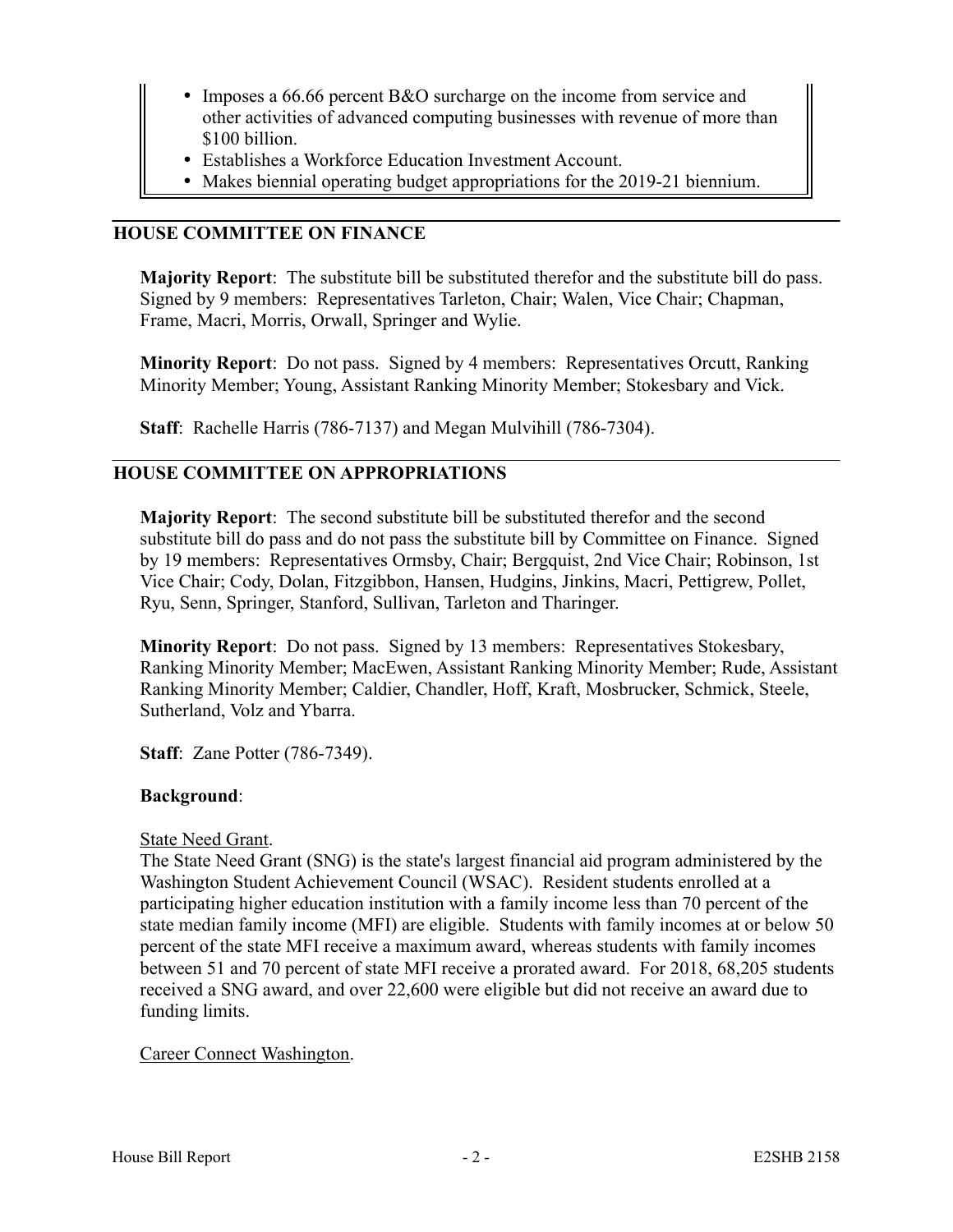Career connected learning (CCL) focuses on combining classroom learning with work-based learning. In 2017 the Governor created the Career Connect Washington Task Force (CCW) to develop strategies for expanding CCL.

The CCW Task Force issued its recommendation in 2018, which focused on:

- building community, education, and industry partnerships;
- ensuring students have more access to CCL opportunities, including registered apprenticeships; and
- building a systemic strategic plan to better connect Washington's youth with the education and training needed to fill employment gaps.

## State Student Loan Programs.

Washington has two laws granting the state the authority to develop state educational loans. In 2007 the Washington Higher Education Facilities Authority was granted permission to issue taxable and tax-exempt bonds to acquire and originate student loans. In 2009 the Higher Education Loan Program was created to issue low-interest educational loans. However, neither program was ever funded.

## Washington State Opportunity Scholarship.

The Washington State Opportunity Scholarship (WSOS) provides scholarships to lowincome and middle-income resident students pursuing professional-technical degrees or bachelor's degrees in high-demand majors in science, technology, engineering, mathematics, and healthcare. In 2018 the WSOS was expanded to include advanced degrees in health professions if the student agrees to a service obligation following graduation. The WSOS is a public-private partnership in which the state matches private contributions to fund the scholarships.

## Working Connections Child Care.

The Working Connections Child Care (WCCC) program is a subsidized child care program for families with a household income at or below 200 percent of the federal poverty level who are engaged in work activities or meet WorkFirst participation requirements. A parent who is not participating in WorkFirst that is under the age of 22 may be eligible for the WCCC program without meeting required work hours if the parent is enrolled in high school or a General Education Development program. A parent who is age 22 or older must work either an average of 20 or more hours per week of unsubsidized employment or an average of 16 or more hours per week in a paid federal or state work study program.

## Business and Occupation Tax.

Washington's major business tax is the business and occupation  $(B&0)$  tax. The B&O tax is imposed on the gross receipts of business activities conducted within the state, without any deduction for the costs of doing business. Businesses must pay the B&O tax even though they may not have any profits or may be operating at a loss.

A taxpayer may pay more than one  $B&O$  tax rate, depending on the types of activities conducted. Major B&O tax rates are 0.471 percent for retailing and 0.484 percent for manufacturing, wholesaling, and extracting. A 1.5 percent rate is paid on services and on activities not classified elsewhere. Several preferential rates also apply to specific business activities.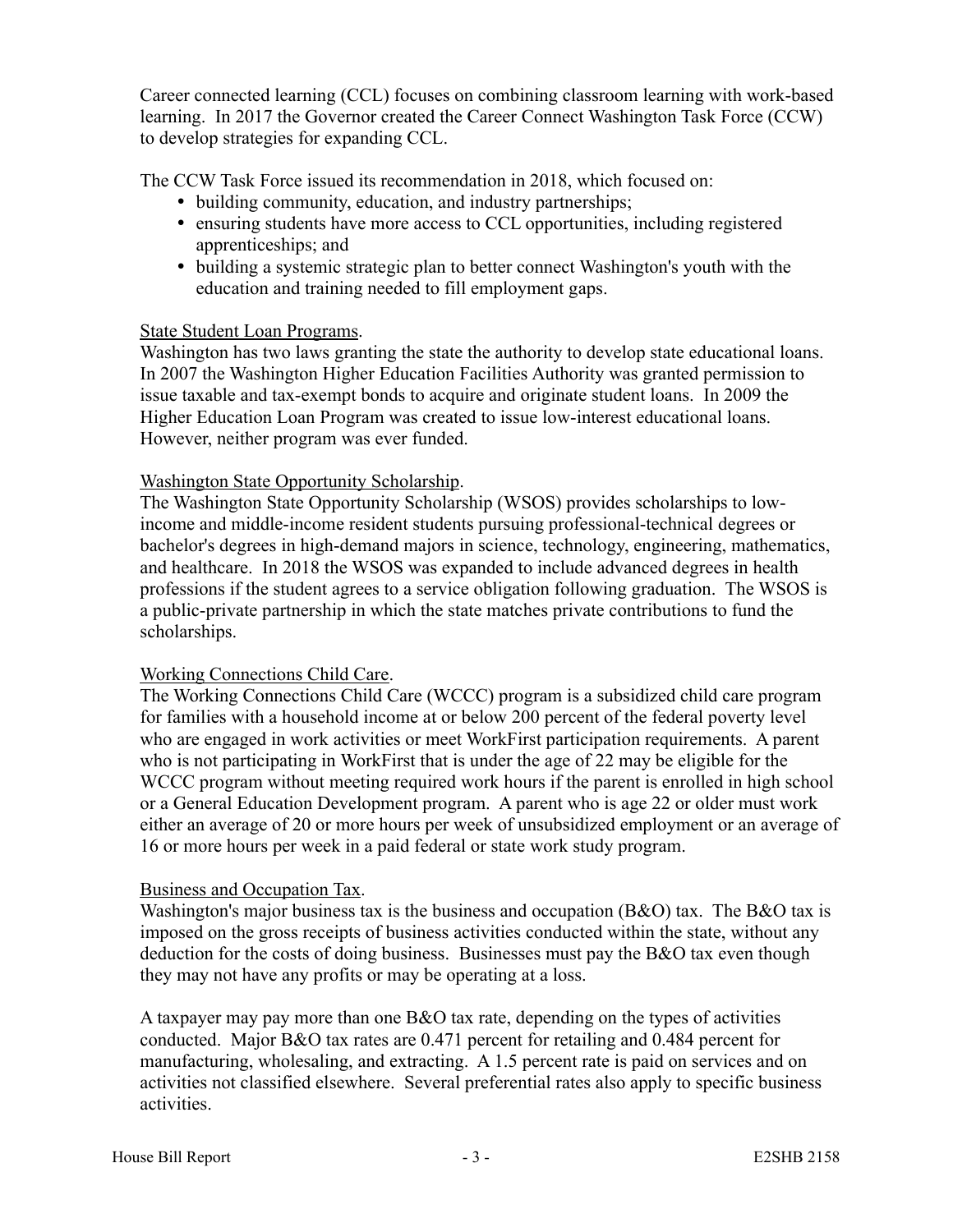A business does not have to file an annual B&O tax return if the business does not owe other taxes or fees to the Department of Revenue and has annual gross proceeds of sales, gross income, or value of products for all B&O tax classifications of less than \$28,000 per year or less than \$46,667, if at least 50 percent of its taxable income is from services or activities not classified elsewhere.

## **Summary of Engrossed Second Substitute Bill**:

Workforce Education Investment Accountability and Oversight Board.

The Workforce Education Investment Accountability and Oversight (Board) is established with 17 members consisting of the chairs and ranking minority members of the respective higher education and workforce development committees of the Legislature and representatives of business, labor, higher education, students, and the WSAC. The purpose of the Board is to provide guidance and recommendations to the Legislature on which workforce education priorities should be funded and to ensure accountability that the workforce education investments that were funded are producing the intended results. The Board must report to the Legislature annually.

#### Workforce Education Investment Policies.

*Washington College Grant*. The Washington College Grant is established to replace the SNG. The WSAC is the administrator, and beginning with academic year 2020-21, all eligible students are entitled to a grant. Eligible students must be residents, file a financial aid application, not already have a bachelor's degree, be enrolled in a higher education institution or apprenticeship program, and demonstrate financial need. Until academic year 2020-21, students with family incomes at or below 70 percent of the state MFI qualify as demonstrating financial need. Beginning with academic year 2020-21, students with family incomes at or below 100 percent of state MFI qualify. Grants are pro-rated as follows:

| <b>Median Family Income Range</b> | <b>Percentage of Maximum Grant</b> |
|-----------------------------------|------------------------------------|
| $0-55$ percent                    | 100 percent of award               |
| $56-60$ percent                   | 70 percent of award                |
| $61-65$ percent                   | 60 percent of award                |
| $66-70$ percent                   | 50 percent of award                |
| $71-75$ percent                   | 24.5 percent of award              |
| $76-100$ percent                  | 10 percent of award                |

A maximum Washington College Grant covers tuition fees, building fees, and services and activities fees at the public institutions of higher education. Grants for students attending private institutions are tied to the current SNG levels, with increases per year tied to the tuition growth factor. The Caseload Forecast Council is required to forecast the Washington College Grant.

*Washington Student Loan Refinancing Program*. The Washington Student Loan Refinancing (WSLR) Program is established and administered by the WSAC. The WSAC must contract with up to five financial institutions to refinance student loans. The financial institutions have two options to assist them in refinancing student loans: an interest rate buy down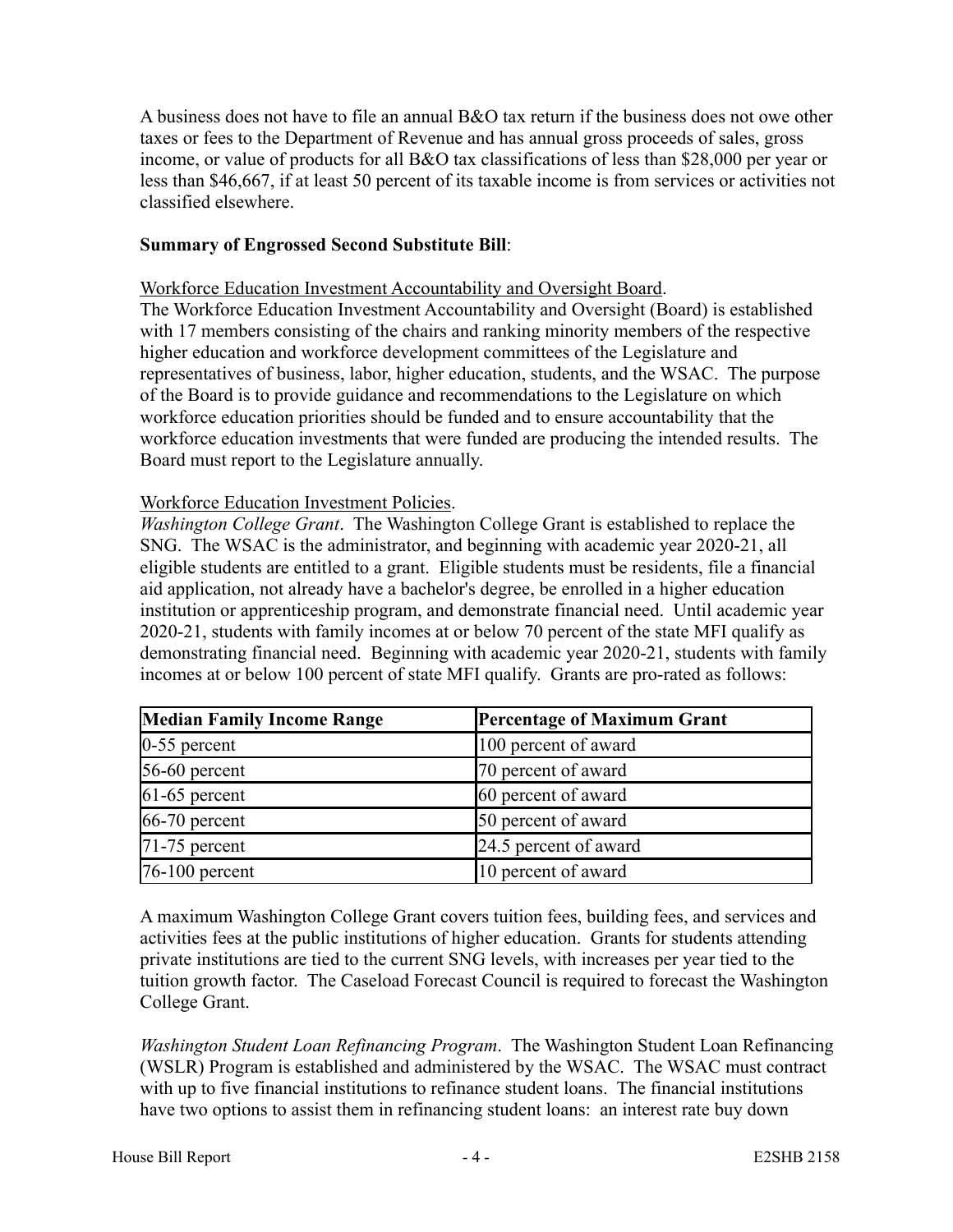incentive or a loan loss reserve coverage. Interest rate buy down incentive uses state funds to enable qualified borrowers to receive a below market interest rate. Loan loss reserve coverage means the contracted financial institution receives partial risk coverage from the state to cover losses on qualified loans. The WSLR Program expires July 1, 2029.

*Career Connected Learning*. Career connected learning is defined as a learning experience that is integrated with work-related content and skills in the following three categories: career awareness and exploration; career preparation; and career launch. Within existing resources, a CCL cross-agency work group is established. The work group's purpose is to coordinate agency functions and external partnerships to carry out a variety of CCL responsibilities, such as creating a statewide CCL system, expanding participation in CCL, making budget recommendations to the Office of Financial Management regarding CCL education programs, supporting the formation and operation of regional networks to guide CCL, and developing a data enclave for CCL.

The CCL grant program is established to support regional CCL networks in rural and urban areas and to support CCL program intermediaries. The CCL grant program is administered by the Employment Security Office, with consultation provided by the Office of the Governor.

Beginning in the 2019-20 school year, school districts must be funded up to 1.2 full-time equivalent students for career launch programs to allow students to engage in learning outside of the school day.

*Washington State Opportunity Scholarship*. The WSOS program is amended to allow municipalities, counties, federally recognized Indian tribes, and other organizations to contribute funding to the WSOS program by adding a definition of "private contributions." The WSOS program administrator must ensure that if a private contribution is from a municipality, county, or federally recognized Indian tribe, that an amount equal to the contribution plus the state match is awarded to participants within the municipality, county, or federally recognized Indian tribe.

In addition, three other changes are made. First, the conditional scholarship for advanced degrees in health professions is changed to a traditional scholarship with no service obligation. Second, the WSAC and higher education institutions are prohibited from considering WSOS awards as state aid for the purpose of determining awards for other state financial aid programs. Third, state matching funds for the WSOS must be based on donations and pledges received as of the date each official state caseload forecast is submitted by the Caseload Forecast Council to the legislative fiscal committees to ensure predictable treatment of the WSOS and that the program is budgeted at maintenance level.

*Working Connections Child Care*. Beginning August 1, 2020, the Department of Children, Youth, and Families may not require an applicant or consumer to meet work requirements to receive WCCC benefits if the applicant or consumer is a single parent enrolled full-time at a community, technical, or tribal college and is pursing vocational education in a degree or certificate program for a specific occupation that does not result in a bachelor's or advanced degree.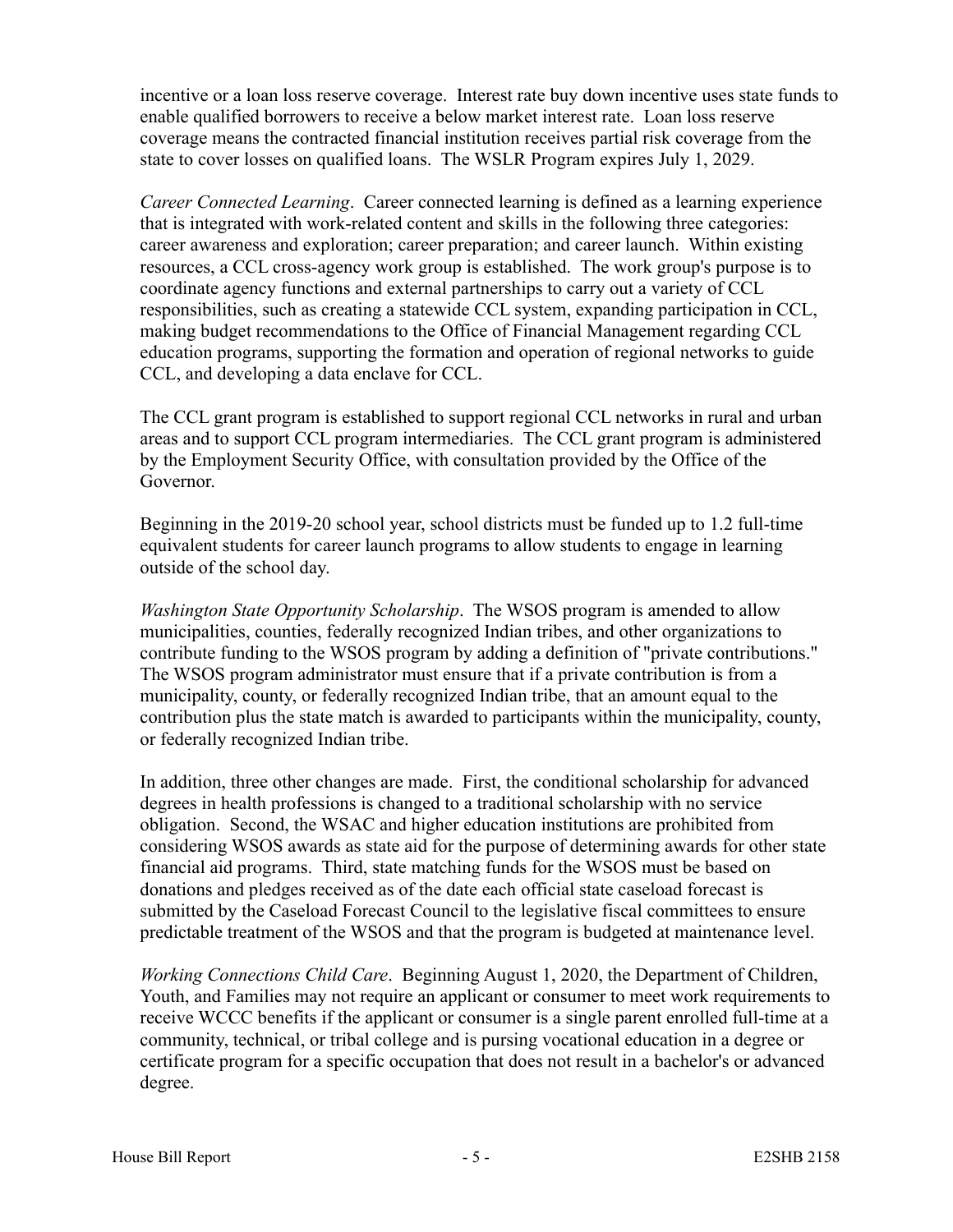*Veteran and National Guard Tuition Waivers*. The credit limit for mandatory tuition waivers received by dependents of veterans or National Guard members who were killed in action, totally disabled, or designated a prisoner of war or missing in action is increased from 200 to 250. The definition of "eligible veteran or National Guard member" for the purpose of tuition waivers is expanded to include a veteran or National Guard member who received any discharge status if the sole reason for discharge is due to gender or sexuality.

*Health Professional Loan Repayment Program*. For the 2019-2021 biennium, eligibility for the Health Professional Loan Repayment Program must be given to chiropractors.

## Workforce Education Investment Surcharge.

A three-tiered Workforce Education Investment surcharge is established. The first tier of surcharge is imposed on selected businesses based on their primary business activity. An activity is considered to be a business' primary activity if more than 50 percent of the business' cumulative gross income was generated from engaging in that activity in the entire current or preceding calendar year. Selected business activities include 43 categories of service and other activities, including, but not limited to, architecture and engineering services, legal services, insurance carriers, financial services, medical services, software publishing, scientific research, electronic shopping, telecommunications services, and others.

Under the first tier of the Workforce Education Investment surcharge, if a business is primarily engaged in one or more of the activities described, the surcharge is 20 percent of the total amount of taxes payable by the business on activities taxed under the B&O tax rate for services.

The second tier of the surcharge is imposed on advanced computing businesses that have worldwide gross revenue of more than \$25 billion but less than \$100 billion. The surcharge is 33.33 percent of the total amount of taxes payable by the business on activities taxed under the B&O tax rate for services.

The third tier of the surcharge is imposed on advanced computing businesses that have worldwide gross revenue of more than \$100 billion. The surcharge is 66.66 percent of the total amount of taxes payable by the business on activities taxed under the B&O tax rate for services.

The total amount of surcharge paid by an affiliated advanced computing group must be at least \$4 million, but not more than \$7 million per year.

An advanced computing business is one that designs or develops software or computer hardware, including modifications thereto, or provides cloud computing services, operates an online marketplace, an online search engine, or an online social networking platform.

# Workforce Education Investment Account.

The Workforce Education Investment Account (WEIA) is created. All revenues from the Workforce Education Investment surcharges are to be deposited in the WEIA. The account may be used only for higher education programs, higher education operations, higher education compensation, and state-funded student aid programs except for the 2019-21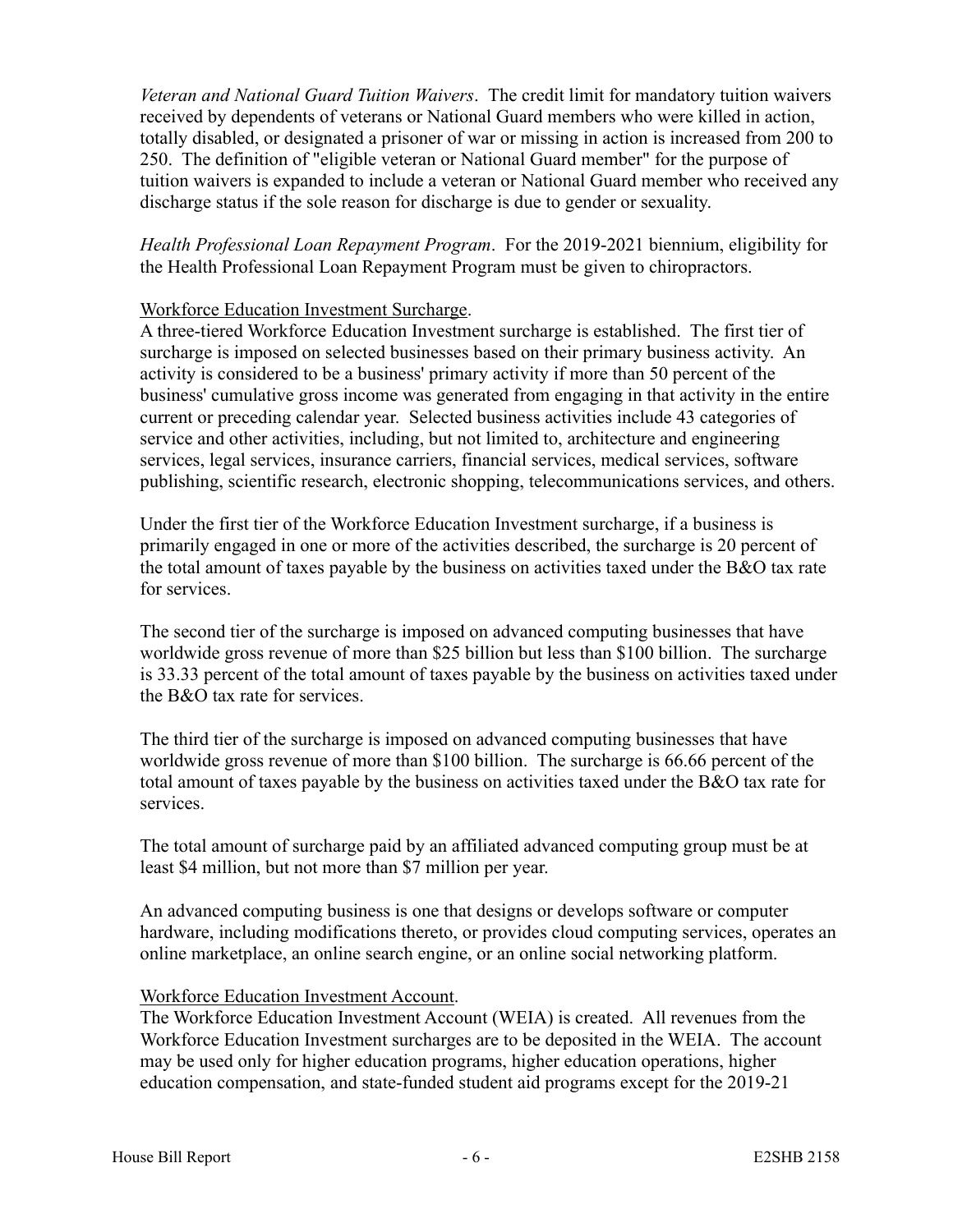biennium in which funds can be used for K-12 CCL. Expenditures from the WEIA must be used to supplement, not supplant, other federal, state, and local funding for higher education.

Workforce Education Investment Appropriations.

Appropriations from the WEIA are provided, totaling \$374.7 million for the 2019-21 biennium. Some of the larger WEIA appropriations for the biennium include:

- \$160.3 million for the Washington College Grant;
- \$65.5 million in foundational support for the public higher education institutions;
- \$60.8 million for increasing nurse educator salaries and high-demand program faculty salaries at the community and technical colleges;
- \$32.1 million for implementing Guided Pathways at the community and technical colleges;
- \$17.1 million for new degrees and expanded enrollments in high-demand programs;
- \$14.4 million for the Washington State University Elson S. Floyd College of Medicine;
- \$11.5 million for career connected learning initiatives; and
- \$4.2 million for WCCC.

**Appropriation**: The bill contains multiple appropriations.

**Fiscal Note**: Preliminary fiscal note available.

**Effective Date**: The bill contains multiple effective dates.

# **Staff Summary of Public Testimony** (Finance):

(In support) This is a targeted tax for immediate investment in higher education. The Washington College Grant will fund apprenticeships in addition to other degrees. This bill fully funds the Guided Pathways Initiatives at community and technical colleges to assist with guiding students. This bill also funds high demand degrees. In many fields, current graduation levels are not enough to fill demand, including computer science, nursing, and engineering. Many of the targeted businesses were paying a 1.8 percent B&O rate not so long ago. Businesses operating in the highly educated fields affected are generally willing to pay the additional surcharge in order to fund a new generation of educated workers. Management consulting services require a very specific skill set and an advanced degree, and this tax will help support the needs of these businesses as well as the needs of the state for a skilled workforce. The inclusion of Career Connect Washington is wonderful and will provide a high return on investment for the state. The work on Student Promise will help support students' transition from high school to college. Finding this appropriate funding source for higher education is a great achievement. Providing opportunities for a prosperous future is critical, and this bill does a good job at achieving this. Expansions in kindergarten through grade 12 (K-12) and other funding has come at the expense of higher education funding, so it is time to re-invest. This investment will help us get past the shortage of nurse educators. Law firms are among the businesses being asked to contribute, and it is a reasonable thing to ask of them. The University of Washington (UW)-Tacoma has had a transformative impact on the Tacoma community. Businesses in this state need a skilled workforce in order to succeed. This will help prevent a reduction in funding in the case of a potential recession. The UW supports the bill, with the want of the UW to be accessible and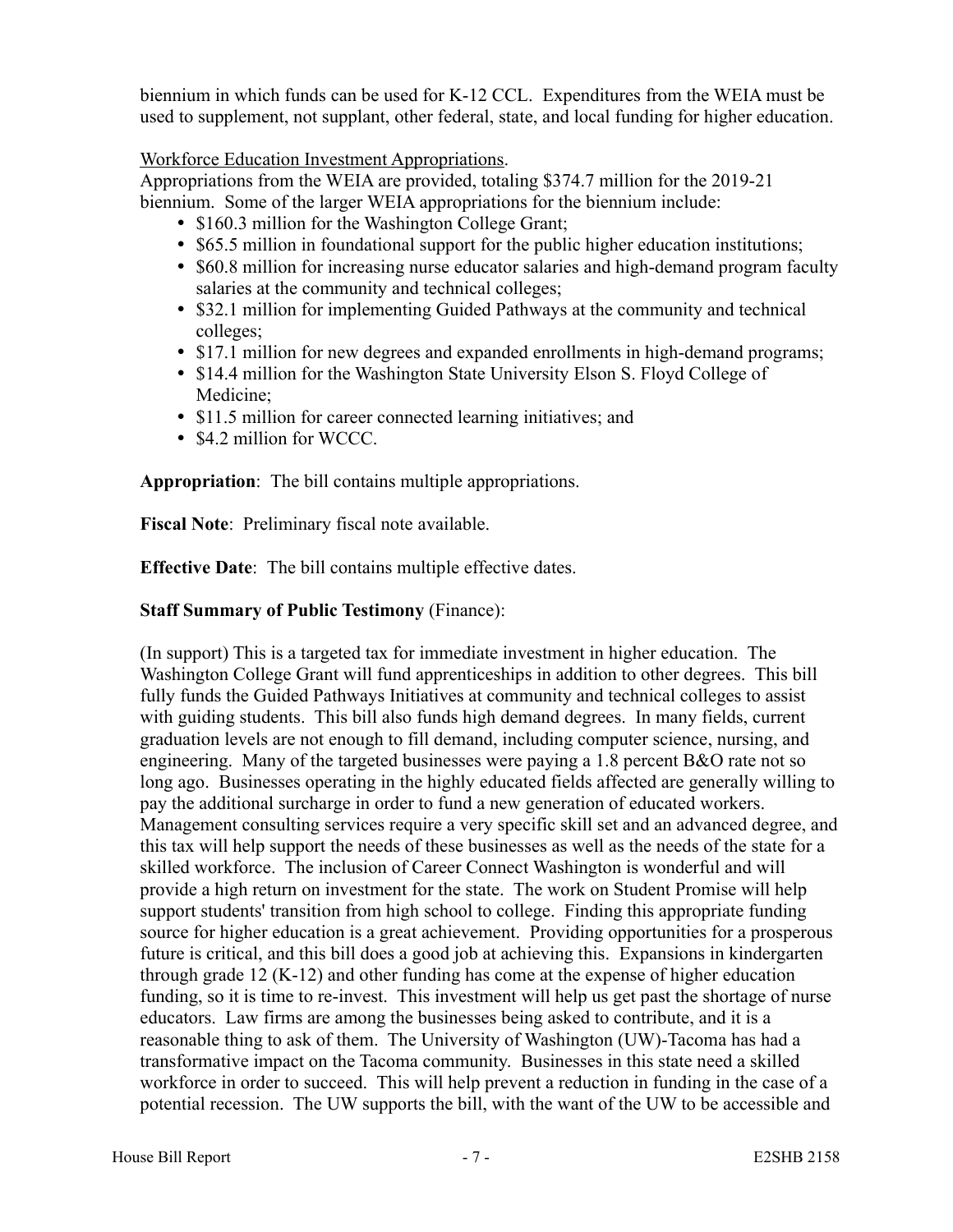affordable, and to maintain high-demand degrees. The fund wisely invests during this time during economic vitality, so that there will be less suffering in times of economic need. Start-up companies have difficulty hiring from out of state; they rely on our in-state workforce supply. It would be wonderful to be able to hire even more locally and make sure that kids that were born and raised in this state will be assisted with the dedicated investment to higher education. This bill makes a significant impact on getting more skilled labor into the pipeline. This would allow Western Washington University to meaningfully expand some of the most in-demand degrees. This would reduce barriers for low-income families to access higher education by expanding student financial aid programs. This improves student access and will also reduce student loan debt. A permanently dedicated funding resource is fantastic and is enthusiastically supported by the community and technical colleges. There is work to do in terms of closing achievement gaps, and the investment in this bill will do so. The ability to serve underrepresented communities is undermined by lack of funding for the SNG. This bill provides critical financial aid to first generation, low-income, and other underrepresented students. The SNG is severely underfunded, and many of the students who qualify do not receive the assistance that they desperately need. The WSOS has been reduced and that reduction was felt disproportionally by low-income students. The bill will help fix this. Community support models are critical and should be funded in addition to general state need funding. The state tax structure does not keep pace with the service needs of the state's residents. This state makes it very difficult to qualify for childcare subsidies through the work requirement, which makes it really hard for parents to maintain a life as a student. Having access to childcare while studying is extremely important and can help people graduate faster and have a job quicker so they are not relying on other state resources for support. The SNG allows for pursuit of opportunities for people who would otherwise likely not attend college, but it is currently underfunded. At UW-Tacoma 40 percent of the campus takes advantage of the SNG, which would be expanded even further with the bill. These are minority and other underprivileged students who are taking advantage of this and who will be helped by this bill.

(Opposed) A B&O tax increase will hit the bottom line of rural health clinics and will also hit individual physician's bottom lines. The reality of private practice is that there have to be limits on Medicare and other programs they can accept. Physicians have high amounts of student loans that we are responsible for. This will reduce the number of Medicaid and other federal programs that physicians can accept. Value-based care is largely uncompensated, but it is the right thing to do for patients. Value-based care clinics invest in patients with bottomline profit, which will be undercut by an increase in taxes. Physician clinics should be included in the exemption that hospitals get in the bill. About 40 percent of the Washington Medical Association will be impacted. This bill will undermine independent physicians' ability to serve and will undermine patient choice. Small employers are concerned because this bill will impact services that they contract for. For example, small businesses often do not have in-house accounting or architecture services and have to contract out for those services. This bill will increase the cost of doing business. This will affect more than 95,000 businesses, most of which are small. The majority of the tax is collected from these small businesses, but they do not reap the rewards of the tax. The committee should eliminate or reduce the 20 percent surcharge, or amend the bill to allow grants to small businesses for training their employees in targeted ways. Washington already pays some of the worst Medicaid rates in the country, which makes it hard to recruit doctors to care for these patients. The B&O tax system is already unfair and regressive because the tax is levied on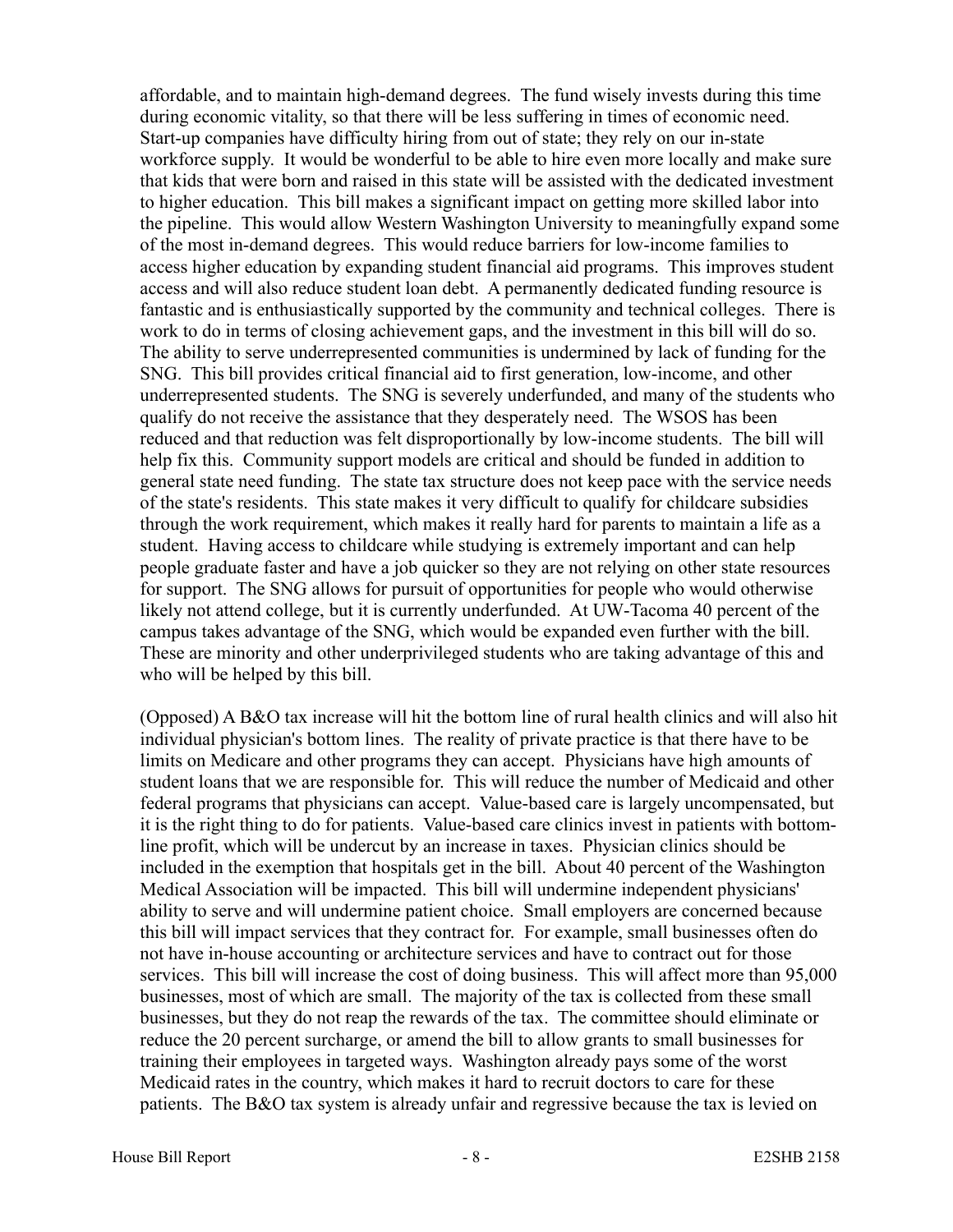gross revenues, and it layers on projects though all levels of consultants, which makes the effective tax rate higher than the base rate. There will be a disincentive created to use women and minority owned businesses. This bill is a job killer. Though it supports higher education now, there is little proof that this will hold true going forward. Redirection of the revenue generated is highly likely down the road. Business-to-business transactions are targeted in the bill, which means small businesses get hit harder than others because these businesses often rely on external contracting. You could lower the threshold for the 2 percent rate to something lower than \$25 billion so that small businesses are not targeted. There is a lack of certainty about who this bill actually affects, specifically the reference to ambulatory services, could include physical therapists, massage therapists, and other providers who are already struggling with low reimbursements and wages. Higher education is a public good; we should not accept a user-fee model for higher education or other government services. The bill says that it should be construed liberally in favor of application of the tax, which is a bad tax policy approach. Local newspapers are barely holding on; consolidation and layoffs are occurring frequently, as well as reduction in force of capitol reporters. There will be further layoffs and closures of newspapers as a result of this surcharge. The language is too broad, includes many more medical providers than those that have high prevalence of advanced degrees. Many of the targeted businesses in this bill were excluded from the recent advantages of the federal tax law change, including lawyers and accountants. This bill targets them for additional state taxes, and the compounding cost of the federal rules in this new law is very high. The surcharge applies before the application of tax credits. This means the surcharge is paid first on a company that may qualify for the small business tax credit. They could pay no B&O tax otherwise but would still pay the surcharge. Newspapers do not pay under the service rate, but this bill presumes that they would pay. General contractors and union partners already pay for apprenticeship programs. They want more people in that pipeline, but this is not the way to do it. The WCCC should be funded separately without the B&O increase.

## **Staff Summary of Public Testimony** (Appropriations):

(In support) This act would make significant investments to train Washington students for Washington jobs through the state's 34 community and technical colleges. Students scrape together everything they have to pursue their dreams of higher education and the betterment of their lives. The Washington College Grant would ensure that every Washington student could achieve their dream of a college education regardless of their income. Students would also be less likely to take on student loans. Without the State Need Grant some individuals would not be able to go to college. The grant is needed for community members to improve themselves, but it is also needed for Washington to keep exemplary students in the state. This bill would fund the Guided Pathways program which simplifies the selection process for students so students get on a very intentional path for college and a career. This support is important for first generation students and low-income students who sometimes struggle. This program has increased student success. This bill would bring this successful program to every community and technical college in the state. The bill addresses the college's top priority this session which is competitive compensation for teaching faculty. This bill would keep faculty in Washington classrooms to deliver the skills and knowledge that students need to pursue their careers. One of the foundational duties of the Legislature is to promote and facilitate a powerful and thriving sustainable growing economy. Some individuals are left out of the growing economy because they are unable to access higher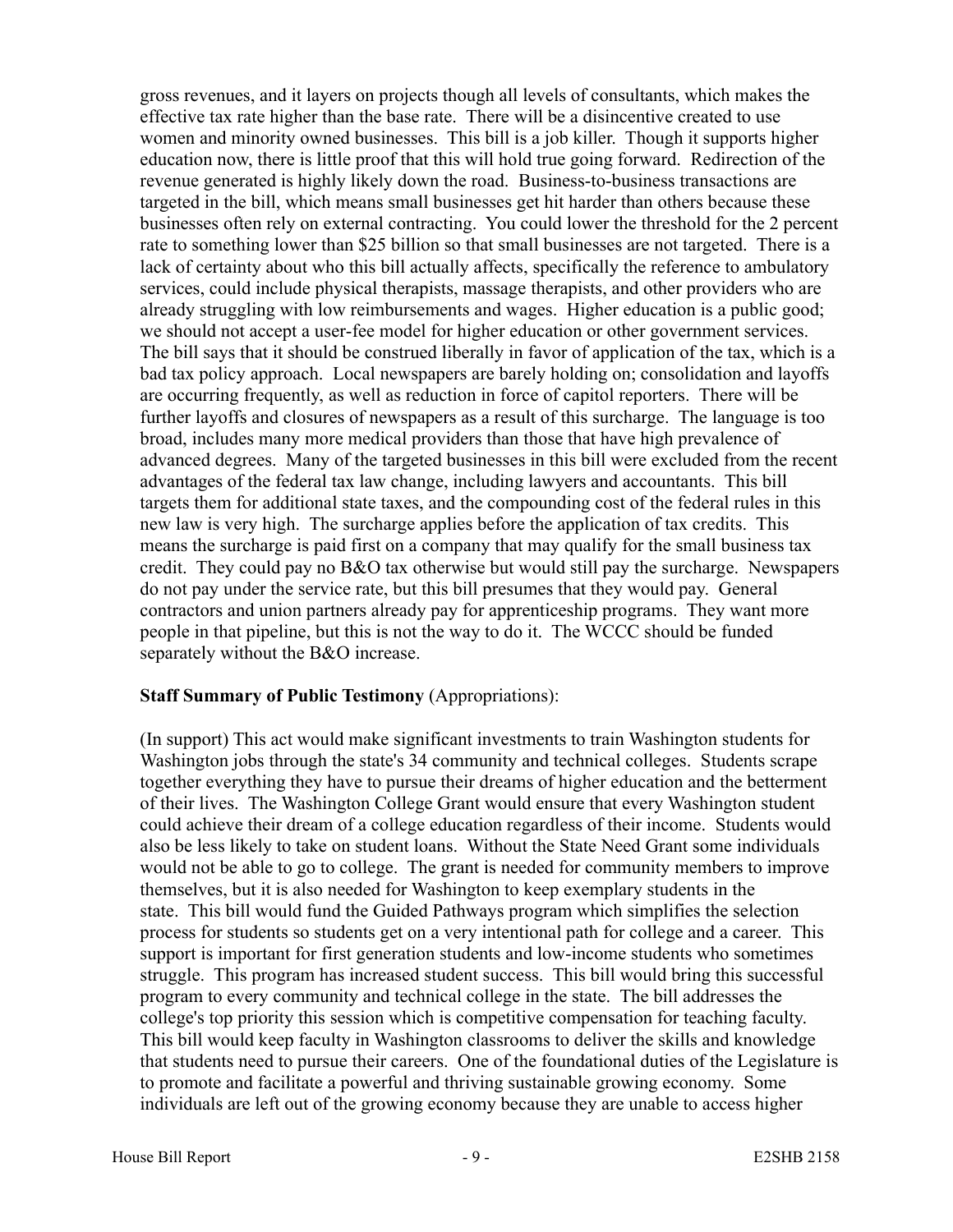education and career preparation programs. This bill is needed and it is a great step forward to provide more opportunity for people. A skilled workforce is the key to a successful economy. The state is underserving apprenticeships. The individuals who would be lightly taxed by this bill would benefit from the programs in the bill. There will be another recession at some point and this bill would help get in front of any recession. There is widespread support across the higher education community for the bill because higher education is still recovering from what happened to higher education funding 10 years ago. This bill will be an investment and there will be a return on the investment when students graduate. Affordable public education in this state helps residents of this state prosper. This bill provides critical funding to several higher education programs such as the Washington College Grant. Businesses should pay this tax because it is an investment in the state and these businesses can afford it. An account dedicated to higher education opens doors to families by making college and apprenticeships more affordable. This bill will directly benefit 20,000 plus students though the expansion of the Washington College Grant. Faculty positions go unfilled for years and the appropriations related to salary increases would help recruit and retain faculty. This bill is a long overdue investment in community and technical college students and will help maintain and respond to employer needs. Without sufficient financial aid, students have to choose between paying for college and their living expenses. Faculty make less than their private entity counterparts. Students are being turned away from nursing education due to a lack of nurse educators. Support is needed for career connected learning to allow businesses, high schools, and colleges to find pathways for students to find employment. Support is needed for regional grant programs and networks which equalize access for students across Washington. There is a lot of demand for apprenticeships that are provided through Career Connect Washington. The Washington National Guard grant program needs to be supported to keep Washington National Guard members in Washington. This bill provides funding for apprenticeships related to construction and the trades. The biggest problem holding business back from growing is the lack of skilled labor. This bill addresses this issue. Career connected learning exposes students to what they can achieve in their future and needs greater funding support in this bill.

(Opposed) This tax would disproportionately impact small businesses and working families. The way this bill is structured would increase medical costs because the tax is applied to small medical practices, but not hospitals. This bill would also increase the costs of housing at a time when homelessness is rampant across the state. The bill would also increase costs for small businesses that have to contract with other small businesses for services. If this bill passes, it will further contribute to the regressive and selective form of taxation on selected industries. The service industry already pays a much higher rate of B&O tax. The recently passed federal tax break did not benefit many industries that will now be taxed at a higher level. If the B&O tax increases this could become a very volatile tax because the surcharge is not fixed. The vast majority of the construction industry has strong concerns about the tax increase, but does support the career connect elements of this bill. The CCL elements can be funded in the operating budget without a 20 percent surcharge. This tax will hit many businesses in construction and would be a drag on the industry. This bill should be opposed. There are concerns about the B&O tax surcharge as it is applied to the water and sewer districts. These taxes have to be passed on to the customers. Washington continues to be one the most regressive tax states in the union. This bill would create taxes on essential services. This tax unfairly taxes physicians who chose to remain in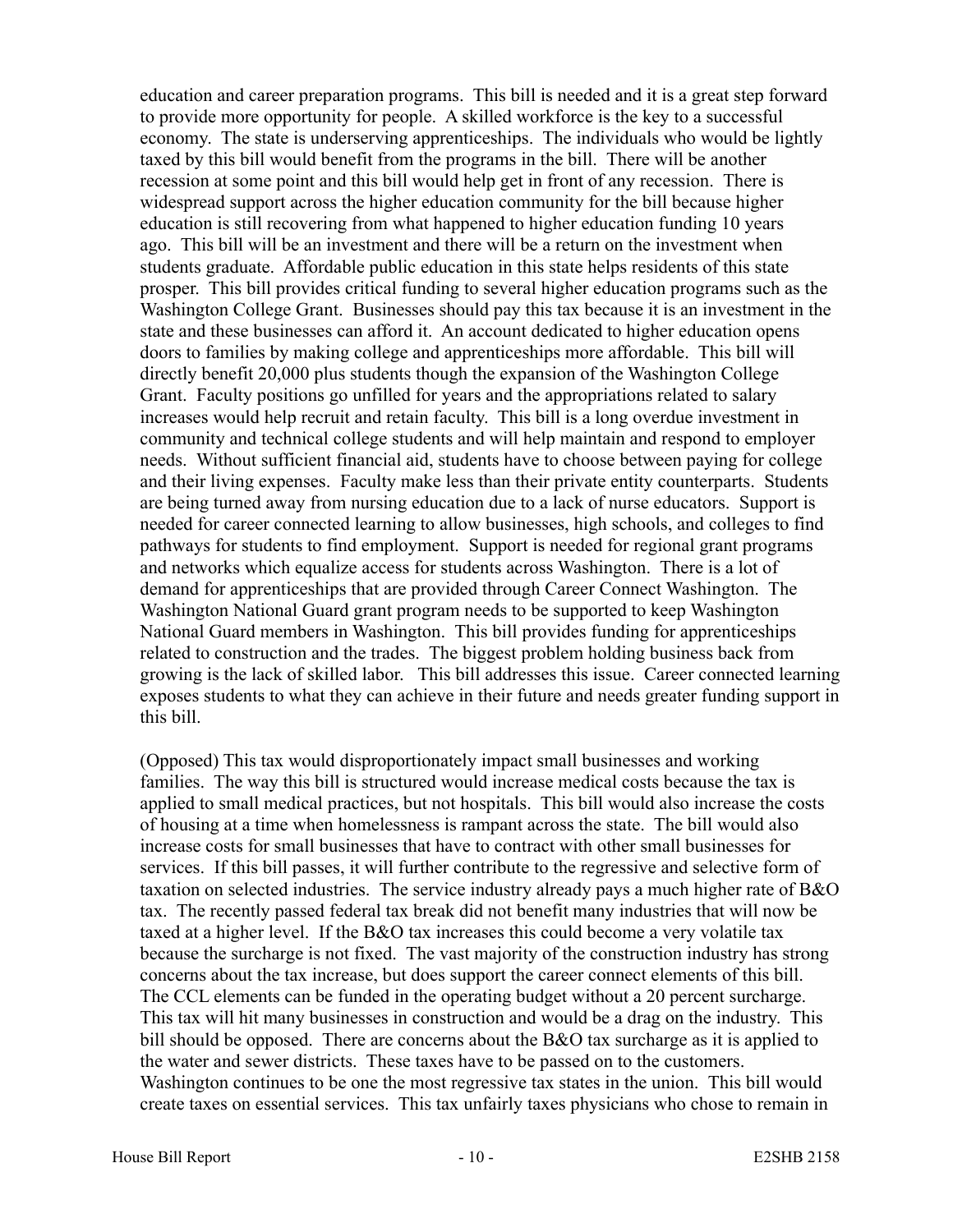independent practice. Increasing the B&O tax will put an enormous strain on many physicians and will challenge their ability to remain economically viable. This bill will limit patient choice and where they choose to receive care. Now is not the time to add costs to health care. The exemption should be extend to independent practices. Physicians should be exempted from portions of this bill because they serve many Medicaid patients. This bill would reduce a doctor's ability to participate in Medicaid and other public programs. Increasing the B&O tax rate would impose a substantial cost on independent family physicians who already operate on tight margins. Adding a B&O surcharge on some of the worst Medicaid rates in the country adds insult to injury. The bill would add a surcharge to individuals that are providing services to the most vulnerable residents in the state. This tax would reduce the bottom line profits of medical providers. This bill would make it challenging for physicians to see Medicaid patients. Medical service providers are already facing challenges recruiting new employees and this bill would make it ever harder to recruit new employees. There are 95,000 businesses that will be impacted by this bill and these are mostly small and medium-sized businesses. Small retailers have to contract out for services and these small retailers will be indirectly paying for this as rates will have to increase to cover the costs of the new B&O tax. No new taxes are needed to make strong investments in higher education. This bill forces the Legislature to pick winners and losers among the service sector and these decisions have been made in a rushed manner. This bill will be very costly to administer and any ambiguity in applying the tax would favor not applying the tax. This new B&O tax would layer on other taxes.

(Other) The regional apprenticeship pathways program promotes a strong partnership between labor, trade industry, and school districts. The funding provided in the bill can ensure that this partnership becomes a reality. An amendment to exempt pharmacies from the tax needs to be included to ensure any ambiguity is cleared up. When governments tax other governments, these expenses have to be passed on to the rate payers. This is true of water and sewer districts. These services are essential. The intentions of this bill are good, but the Legislature needs to look into the taxes on water and sewer districts. These taxes would need to be paid by customers regardless of income. The section that taxes water and sewer districts needs to be removed. There needs to be clarity as to whether some businesses are included or not in the 44 categories of services that are taxed.

**Persons Testifying** (Finance): (In support) Representative Hansen, prime sponsor; Liz Gorman, Gorman Coale, Limited Liability Company; Maud Daudon, Career Connect Washington; Karen Fraser; Lindsey Grad, Service Employees International Union 1199; Sans Gilmore, Sans M. Gilmore Incorporated; Sarah Reyneveld, University of Washington Impact; David Zeeck and Jeremy Jaech, University of Washington Board of Regents; Andy Kaplowitz, Associated Builders and Contractors of Western Washington; Becca Kenna-Schenk, Western Washington University; Joe Kendo, Washington State Labor Council, American Federation of Labor and Congress of Industrial Organizations; Wayne Martin, State Board for Community and Technical Colleges; Michele Johnson, Pierce Colleges Chancellor; Jay Manning, Eastern Washington University; Jim Page, Olympic College Trustees; Brett Willis, Pierce Colleges Trustee; Jessica Monger, Washington State Opportunity Scholarship; Danika Martinez, Seattle Education Access; Parker Phend, Independent Project Management Consultant; Nate Nehring, Snohomish County Council; Herman Calzadillas, Everett Community College; Lorrell Noahr, Washington Education Association; Joel Ryan, Washington State Association of Head Start and Early Childhood